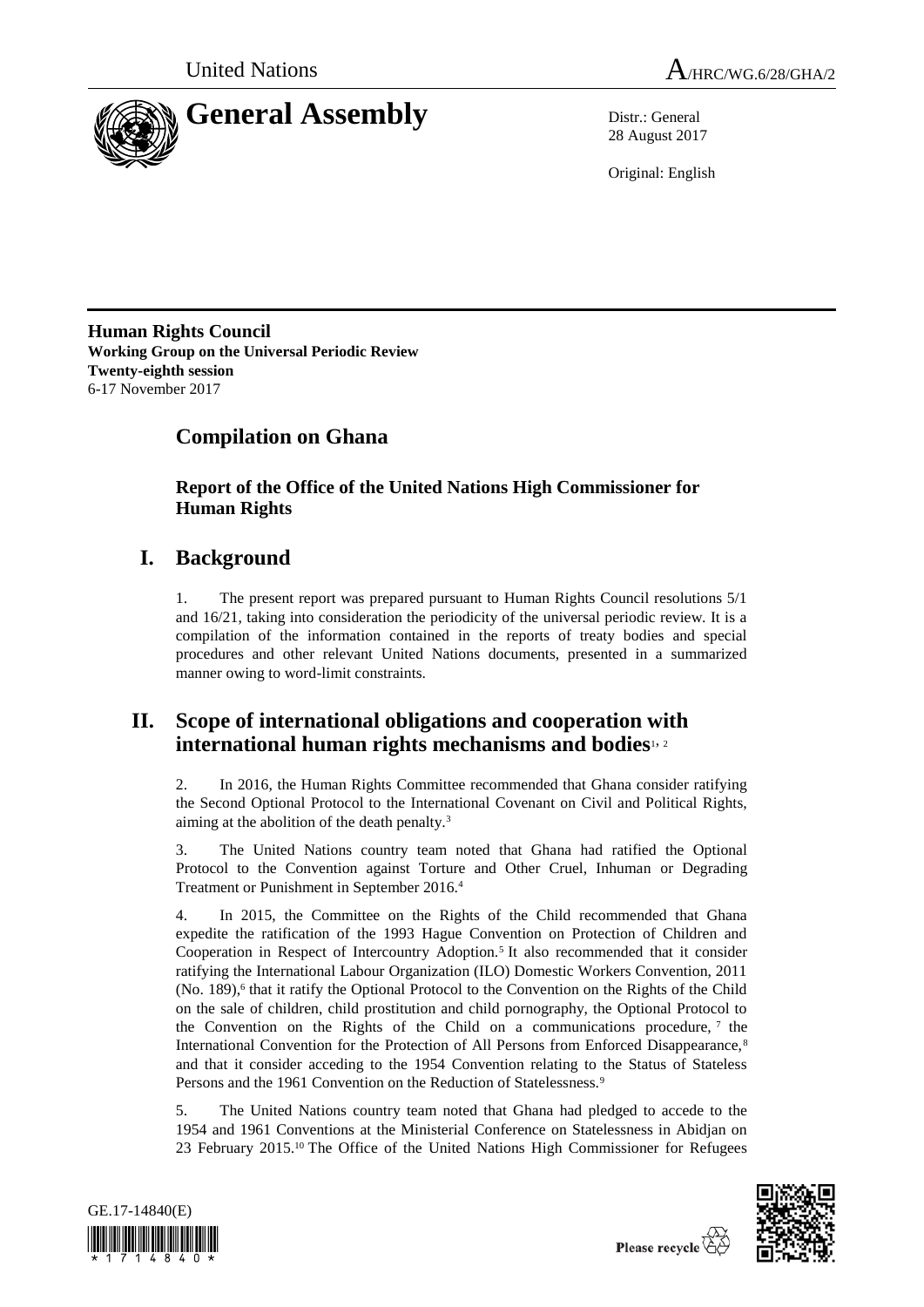(UNHCR) recommended that Ghana accede to the 1954 Convention and the 1961 Convention by the end of 2017.<sup>11</sup>

6. In 2014, the Committee on the Elimination of Discrimination against Women recommended that Ghana consider ratifying the ILO Domestic Workers Convention<sup>12</sup> and urged Ghana to ratify the International Convention for the Protection of All Persons from Enforced Disappearance.<sup>13</sup>

7. In 2014, the Special Rapporteur on torture and other cruel, inhuman or degrading treatment or punishment recommended that Ghana ratify the Second Optional Protocol to the International Covenant on Civil and Political Rights, aiming at the abolition of the death penalty, and expedite the ratification of the optional protocols to the Convention on the Rights of the Child.<sup>14</sup>

8. In 2014, the Special Rapporteur on contemporary forms of slavery, including its causes and consequences, recommended that Ghana ratify and/or adopt implementing legislation with regard to the 1926 Slavery Convention, the 1956 Supplementary Convention on the Abolition of Slavery, the Slave Trade, and Institutions and Practices Similar to Slavery, the Optional Protocol to the Convention on the Rights of the Child on the sale of children, child prostitution and child pornography, the Protocol to Prevent, Suppress and Punish Trafficking in Persons, Especially Women and Children, supplementing the United Nations Convention against Transnational Organized Crime, and the ILO Domestic Workers Convention.<sup>15</sup>

9. UNHCR noted that Ghana had signed the African Union Convention for the Protection and Assistance of Internally Displaced Persons in Africa (the Kampala Convention), but that the Convention had not yet been ratified by Parliament.<sup>16</sup>

10. In 2014, the Committee on the Protection of the Rights of All Migrant Workers and Members of Their Families invited Ghana to consider acceding to the ILO Migration for Employment Convention (Revised), 1949 (No. 97) and Domestic Workers Convention.<sup>17</sup>

## **III. National human rights framework**<sup>18</sup>

11. The United Nations country team noted that, in January 2017, the President had stated that the constitutional review process, which had started in 2010, would continue in line with his governance reform agenda.<sup>19</sup>

## **IV. Implementation of international human rights obligations, taking into account applicable international humanitarian law**

## **A. Cross-cutting issues**

### **1. Equality and non-discrimination**<sup>20</sup>

12. The Committee on the Rights of the Child reiterated its previous recommendations that Ghana extend free birth registration and issuance of certificates for, at least, children under 5 years of age, and reach universal coverage for registration of children in rural areas, asylum-seeking and refugee children. <sup>21</sup> The Human Rights Committee made similar recommendations.<sup>22</sup>

13. The Committee on Migrant Workers urged Ghana to ensure that all migrant workers and members of their families within its territory or subject to its jurisdiction enjoyed, without discrimination, the rights recognized in the International Convention on the Protection of the Rights of All Migrant Workers and Members of Their Families, in accordance with article 7 thereof.<sup>23</sup>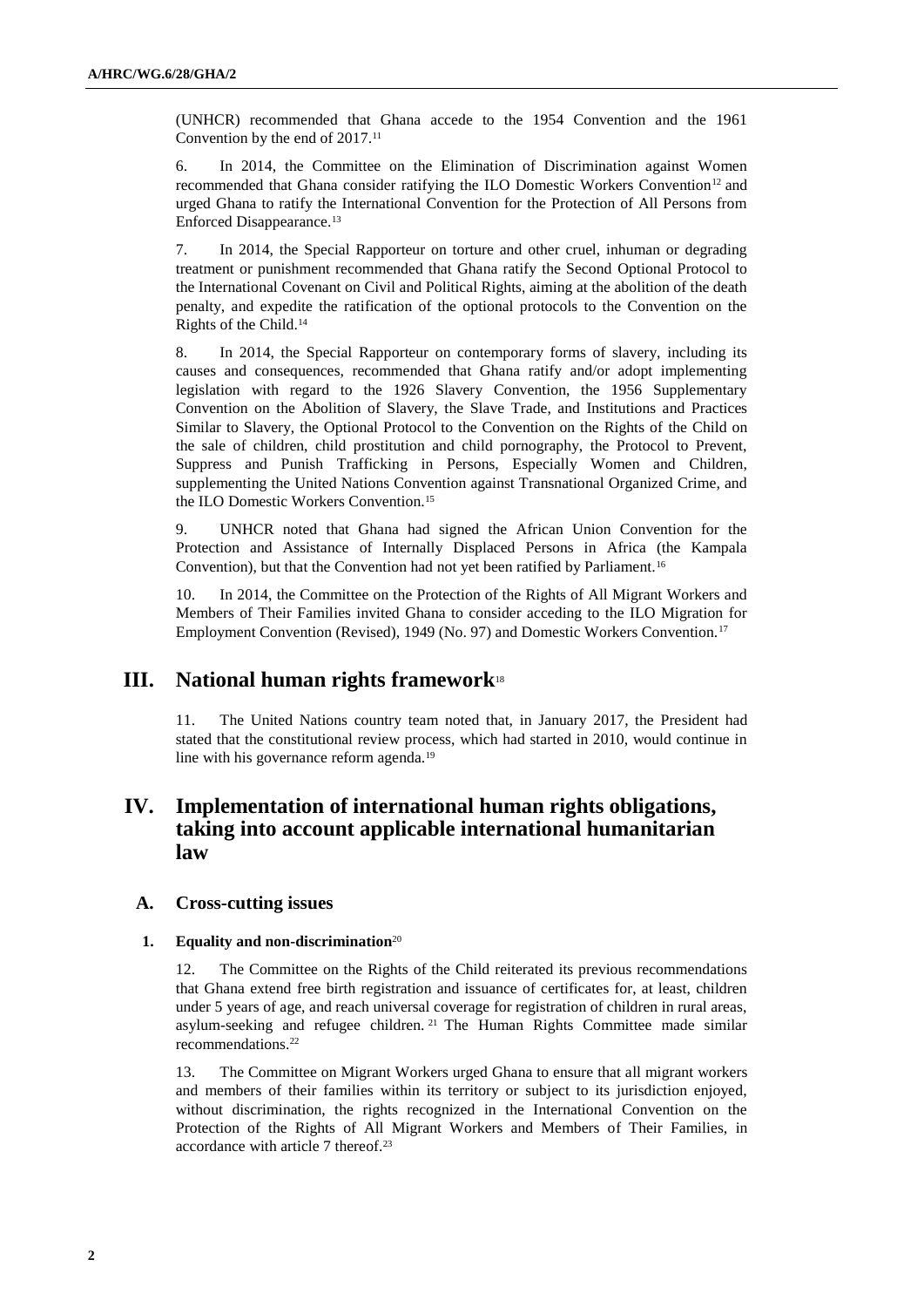14. The Human Rights Committee was concerned by the stigmatization of and discrimination against persons with albinism. It recommended that Ghana ensure that persons with albinism were protected against discrimination.<sup>24</sup>

15. The United Nations country team stated that some particularly vulnerable and marginalized groups, such as lesbian, gay, bisexual, transgender and intersex persons, drug users, prisoners and stateless or unregistered people, needed special support and protection in order to enjoy equal rights and hence not to be left behind in the pursuit of achieving the Sustainable Development Goals and other national goals.<sup>25</sup> The Human Rights Committee stated that Ghana should take the steps necessary to protect lesbian, gay, bisexual and transgender persons against all forms of discrimination and violence.<sup>26</sup>

#### **2. Development, the environment, and business and human rights**<sup>27</sup>

16. The Working Group on the issue of human rights and transnational corporations and other business enterprises recommended that Ghana integrate the Guiding Principles on Business and Human Rights into all relevant policies, including the planned corporate social responsibility policy.<sup>28</sup>

17. On the extractives sector, the Working Group recommended that Ghana review the assessment regulations of its Environmental Protection Agency so as to incorporate impact assessments on all internationally recognized human rights, and require human rights due diligence prior to commencing licensing.<sup>29</sup> It also urged Ghana to consider and implement as a matter of priority measures to combat corruption.<sup>30</sup> The United Nations country team stated that Ghana had increased its capacity for transparency in the management of public affairs by adopting in July 2014 the National Anti-Corruption Action Plan.<sup>31</sup>

## **B. Civil and political rights**

#### **1. Right to life, liberty and security of person**<sup>32</sup>

18. The Human Rights Committee recommended that Ghana pursue efforts to abolish the death penalty.<sup>33</sup> The Special Rapporteur on torture made similar recommendations, and recommended that Ghana commute all outstanding death sentences to term sentences.<sup>34</sup>

19. The Human Rights Committee was concerned about reports of excessive use of force and unlawful killings by law enforcement and security personnel. It recommended that Ghana establish an independent mechanism to carry out investigations of alleged misconduct by police officers and ensure that the law and practice were in accordance with the Basic Principles on the Use of Force and Firearms by Law Enforcement Officials.<sup>35</sup>

20. The Special Rapporteur on torture recommended that Ghana establish a national preventive mechanism on combating torture and reminded Ghana to introduce the offence of torture in national criminal legislation and strengthen legal safeguards against torture and other ill-treatment.<sup>36</sup> The Human Rights Committee made similar recommendations.<sup>37</sup>

21. The Human Rights Committee recommended that Ghana ensure that confessions obtained in violation of article 7 of the International Covenant on Civil and Political Rights were not used or accepted by courts under any circumstances and that officials extracting confessions under torture were investigated and prosecuted.<sup>38</sup> The Special Rapporteur on torture made similar recommendations.<sup>39</sup>

22. The Human Rights Committee recommended that Ghana improve the conditions of persons held in custody and address prison overcrowding. It also recommended that Ghana establish a national mechanism for the prevention of torture and a mechanism for receiving and processing complaints lodged by detainees.<sup>40</sup>

23. The Special Rapporteur on torture urged Ghana to establish an independent body under the Ministry of Health to improve the quantity and quality of the food available in detention, and to provide detainees with the minimum acceptable amount of space per inmate, separate beds and adequate sanitary conditions.<sup>41</sup> He also recommended that Ghana undertake the comprehensive reforms contemplated by the strategic plan of the Ghana Police Service regarding conditions of detention and the delivery of services in prisons.<sup>42</sup>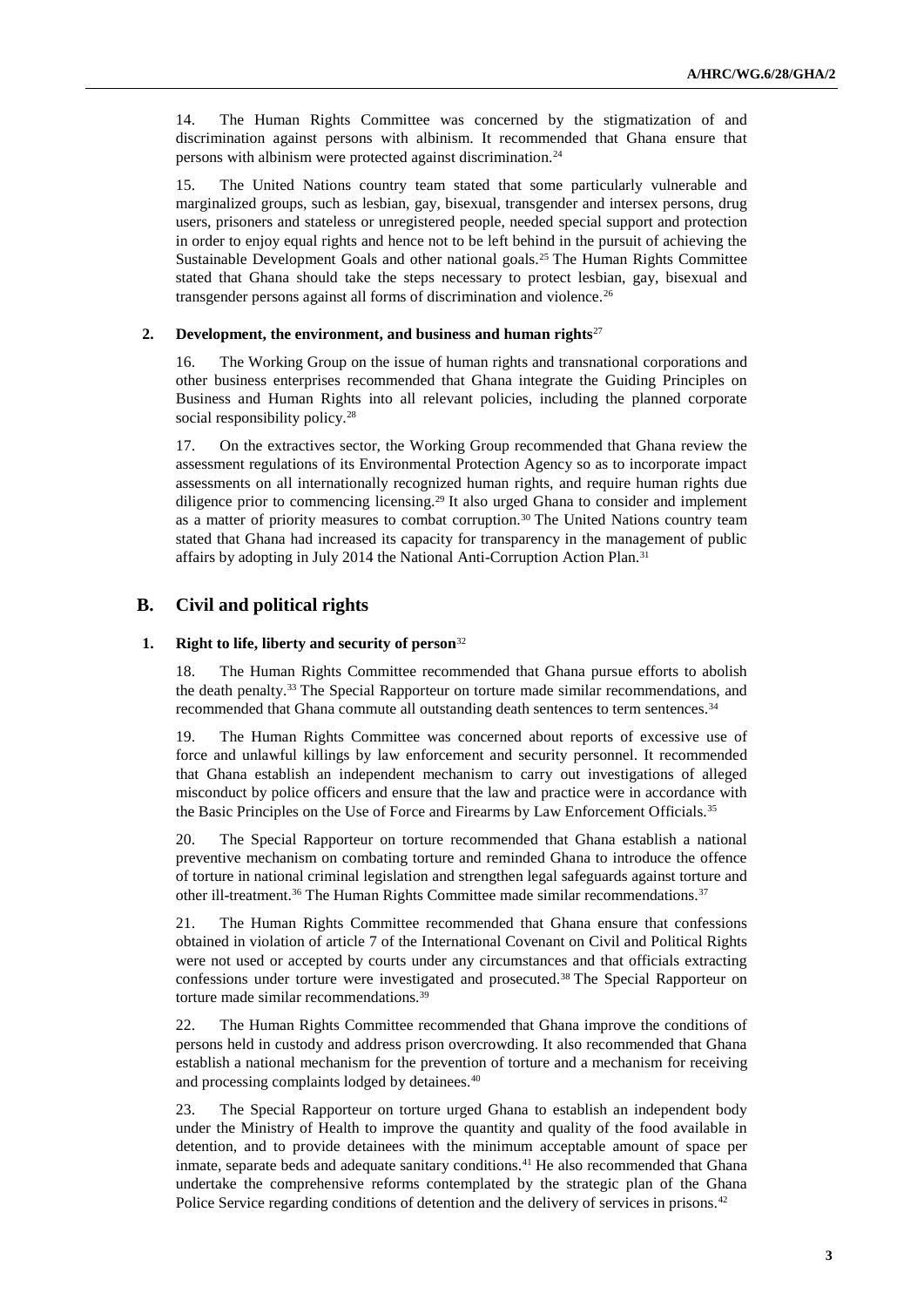24. The Human Rights Committee was concerned at reports of inadequate treatment of mental health patients in public psychiatric institutions and at poor conditions, overcrowding and low levels of staffing in public psychiatric hospitals. It recommended that Ghana ensure the implementation of the Mental Health Act, including through the adoption of legislative instruments, and the recruitment of qualified mental health professionals.<sup>43</sup> The United Nations country team made similar remarks.<sup>44</sup>

25. The Special Rapporteur on torture recommended that Ghana provide access to legal aid and establish a complaints mechanism and a remedy for cruel, inhuman or degrading treatment in psychiatric hospitals and that it prohibit non-consensual treatment in psychiatric institutions and prayer camps.<sup>45</sup>

26. The Human Rights Committee was concerned at the existence of unregistered private "prayer camps" to deal with illness, particularly mental illness, which operated with little oversight and no State regulation. <sup>46</sup> It recommended that Ghana prohibit nonconsensual psychiatric treatment, such as forced medication and confinement.<sup>47</sup>

#### **2. Administration of justice, including impunity, and the rule of law**<sup>48</sup>

27. The United Nations country team indicated that the United Nations was working with the Government to strengthen the functioning of key institutions within the legal and justice sector, to reduce inefficiencies, expand accessibility, improve the quality of services, and overcome delayed dispensation of justice especially for the vulnerable. Improvements in those areas would improve public confidence.<sup>49</sup>

28. The Special Rapporteur on torture urged Ghana to guarantee the right to a lawyer in all circumstances, to ensure that all detained persons were granted the possibility of challenging the lawfulness of their detention<sup>50</sup> and to ensure that complaint procedures and mechanisms were adequate.<sup>51</sup> He recommended that courts be obliged to launch ex officio investigations whenever there were reasonable grounds to suspect torture or ill-treatment, $52$ and that Ghana ensure that victims obtained redress and fair compensation for violations of their rights.<sup>53</sup>

29. The United Nations country team indicated that homosexual sex between consenting adults had not been decriminalized in Ghana. <sup>54</sup> The Human Rights Committee recommended that Ghana ensure that sexual relations between consenting adults of the same sex were not punishable by law.<sup>55</sup> The United Nations country team stated that sexual minorities often chose to avoid the justice system, even to bring charges of assault or harassment or of police brutality, out of fear of punishment or outing. Abuse of lesbian, gay, bisexual, transgender and intersex prisoners was a concern, exacerbated by prison overcrowding and reluctance to report abuse for fear of reprisals and further stigmatization.<sup>56</sup>

30. The Committee on Migrant Workers urged Ghana to investigate, prosecute and punish all acts of trafficking in persons, and deal expeditiously with cases filed against traffickers and human smugglers.<sup>57</sup>

31. The Human Rights Committee recommended that Ghana ensure access to courts and provide adequate funding to the Legal Aid Scheme.<sup>58</sup>

32. The Working Group on the issue of human rights and transnational corporations and other business enterprises recommended that Ghana ensure that the Commission on Human Rights and Administrative Justice had adequate resources to implement its mandate and to serve as an effective alternative dispute resolution mechanism for addressing business impacts on human rights.<sup>59</sup>

33. The Committee on the Elimination of Discrimination against Women recommended that Ghana conduct awareness-raising programmes to increase women's legal literacy and eliminate the stigmatization of women who claimed their rights.<sup>60</sup>

34. The Committee on Migrant Workers urged Ghana to ensure that migrant workers and members of their families, including those in an irregular situation, had equal opportunities to nationals to file complaints and obtain redress in the courts.<sup>61</sup>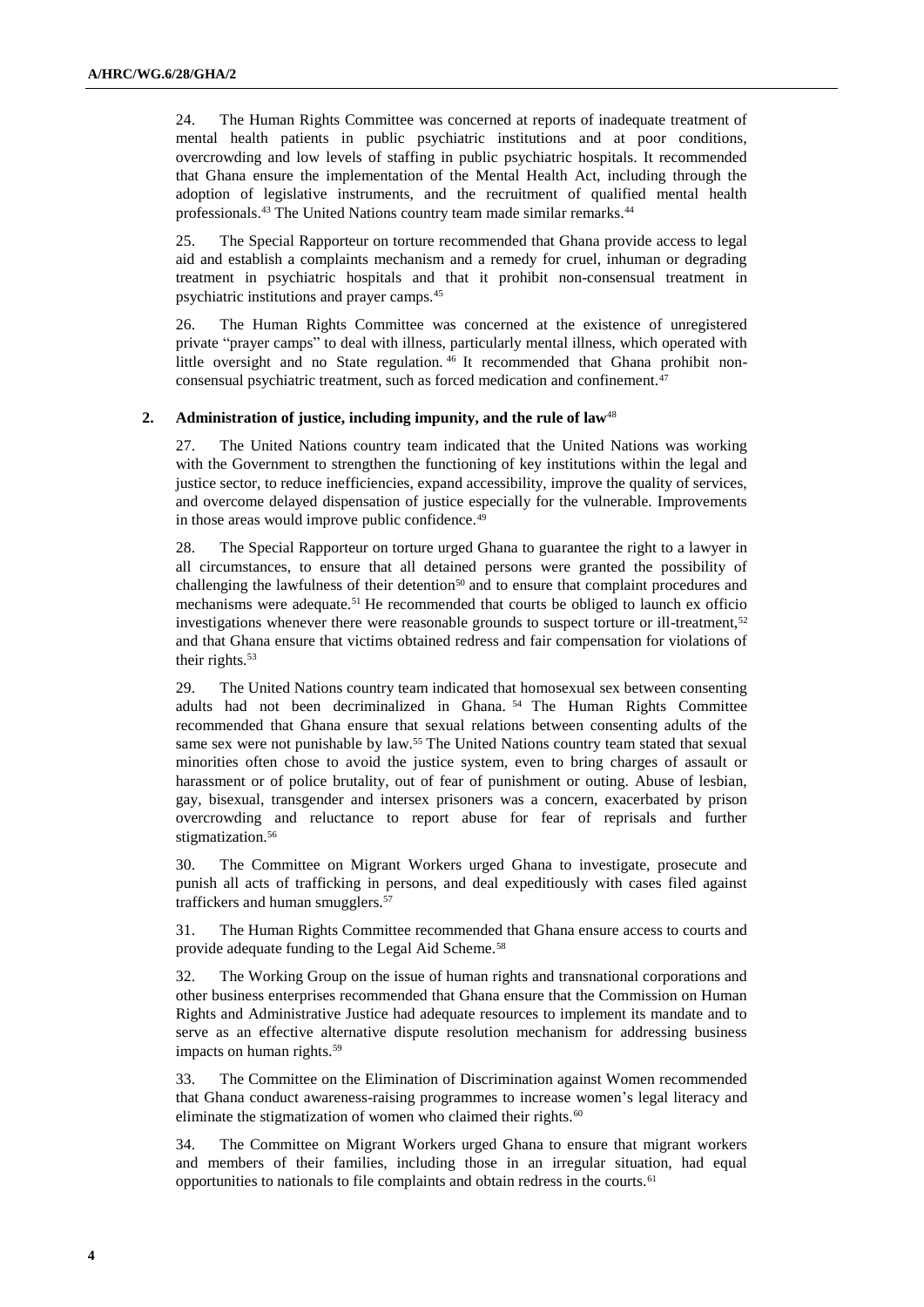35. The Special Rapporteur on slavery, including its causes and consequences, urged Ghana to amend the Criminal Code to ensure protection from sexual exploitation of all children without exception, and adopt effective legal measures against the use, offering or procurement of children for illicit activities.<sup>62</sup>

36. The Committee on the Rights of the Child urged Ghana to bring its juvenile justice system into line with the Convention on the Rights of the Child and other relevant standards.<sup>63</sup>

#### **3. Fundamental freedoms and the right to participate in public and political life**<sup>64</sup>

37. The United Nations Educational, Scientific and Cultural Organization (UNESCO) encouraged Ghana to introduce a freedom of information law and decriminalize defamation, placing it within a Civil Code in accordance with international standards.<sup>65</sup>

38. The Committee on the Elimination of Discrimination against Women recommended that Ghana expedite the enactment of the Affirmative Action (Gender Equality) Bill establishing a quota of 40 per cent for the representation of women in Parliament and public administration. <sup>66</sup> The United Nations country team indicated that socioeconomic and cultural issues and a lack of accountability within political parties were among the key challenges to increasing women's political participation.<sup>67</sup>

39. The Committee on Migrant Workers recommended that Ghana guarantee to migrant workers and members of their families the right to form and be a member of the executive bodies of associations and unions for the promotion and protection of their interests.<sup>68</sup> It also encouraged Ghana to ensure the implementation of the right to vote for Ghanaian migrant workers residing abroad.<sup>69</sup>

#### **4. Prohibition of all forms of slavery**<sup>70</sup>

40. The Committee on Migrant Workers urged Ghana to enforce the Human Trafficking Act and the Immigration Amendment Act, and allocate sufficient resources to combat trafficking in persons, human smuggling and other irregular migration. <sup>71</sup> The Special Rapporteur on slavery,<sup>72</sup> the Committee on the Elimination of Discrimination against Women<sup>73</sup> and the Committee on the Rights of the Child<sup>74</sup> made similar recommendations.

41. The ILO Committee of Experts on the Application of Conventions and Recommendations encouraged the Government to allocate the financial resources necessary for the effective functioning of the labour inspection system.<sup>75</sup>

#### **5. Right to privacy and family life**<sup>76</sup>

42. The Committee on the Elimination of Discrimination against Women recommended that Ghana adopt expeditiously the Property Rights of Spouses Bill, 2009, so that equal distribution of property rights covered women, regardless to the type of marriage or de facto union.<sup>77</sup>

43. The Committee recommended that Ghana ensure that all religious and customary marriages were systematically registered. <sup>78</sup> The Special Rapporteur on slavery made a similar recommendation.<sup>79</sup>

## **C. Economic, social and cultural rights**

#### **1. Right to work and to just and favourable conditions of work**<sup>80</sup>

44. The ILO Committee of Experts asked the Government to take the necessary measures to amend sections 10 (b) and 68 of the Labour Act of 2003, in order to give full legislative expression to the principle of equal remuneration for men and women for work of equal value, and to provide information on any progress made in that regard.<sup>81</sup>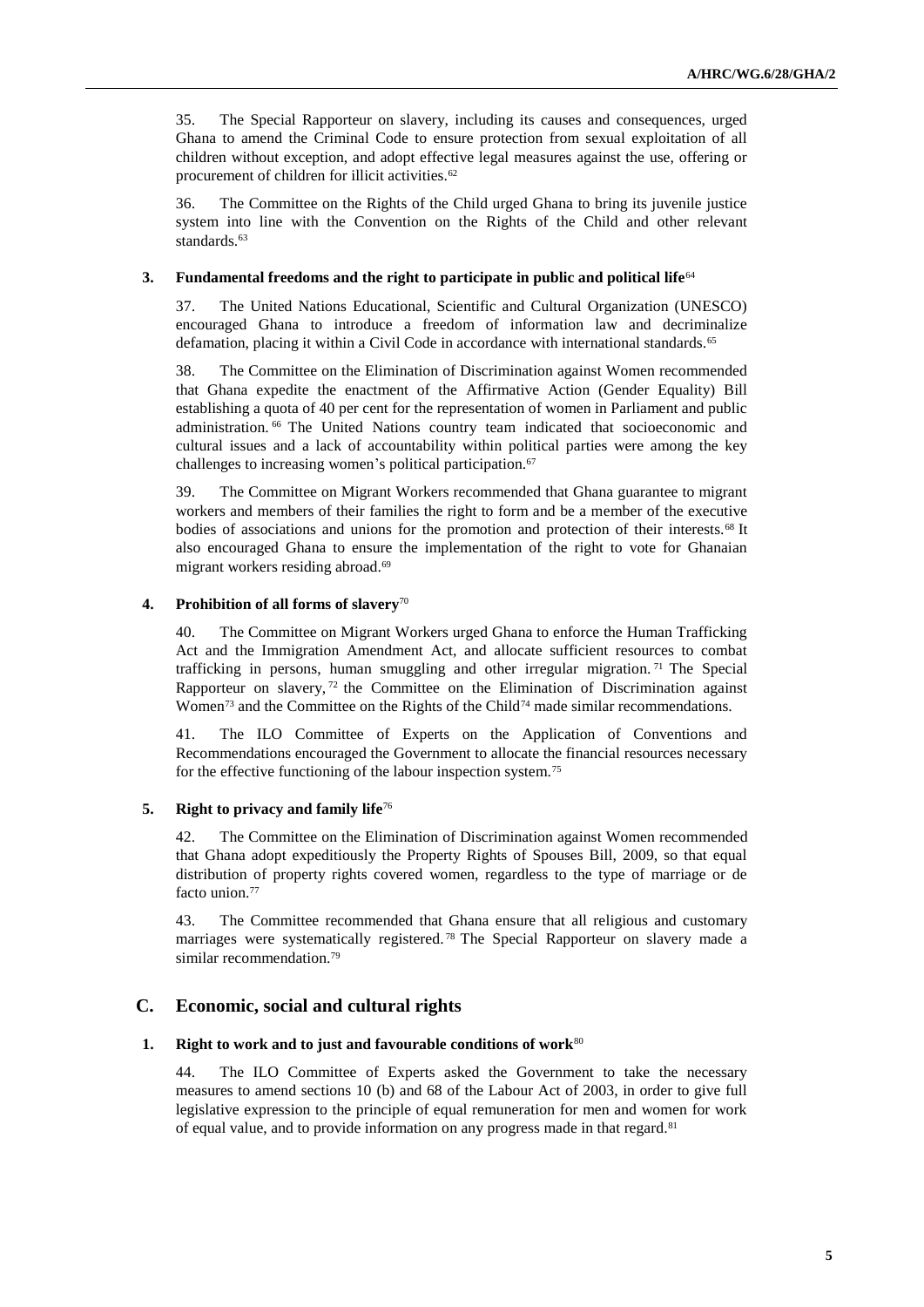## **2. Right to social security**<sup>82</sup>

45. The Committee on Migrant Workers recommended that Ghana ensure that all migrant workers and members of their families were able to subscribe to a social security scheme and enter into social security agreements.<sup>83</sup>

46. The Committee on the Elimination of Discrimination against Women recommended that Ghana provide a regulatory framework for the informal sector, with a view to providing women with access to social security and to basic safety services.<sup>84</sup>

### **3. Right to an adequate standard of living**<sup>85</sup>

47. The United Nations country team indicated that the Livelihood Empowerment Against Poverty cash transfer social security programme covered families with pregnant women and infants especially. Despite its impressive expansion, the programme only covered one in eight poor households that had very little access to social protection. Poverty had seen a sharp reduction in recent years, although progress had slowed substantially.<sup>86</sup> The United Nations country team stated that the right to housing and protection of rights of urban slum dwellers was an ongoing challenge in Ghana, with growing rates of urbanization. Informality and inequality had intensified in cities, resulting in the growth of populations living in slums, and the rate of urbanization continued to outpace expansion of basic public services. Urban development and housing policies had been adopted with attention currently turning to their implementation, which provided opportunities to focus attention on environmental resilience and on human rights protection for all urban residents. Recent efforts in Accra on urban flood control and waterway management had not taken fully into account the right to adequate housing, resulting in some forced evictions without effective notice and displacements without adequate tracing mechanisms and resettlement plans affecting urban minorities.<sup>87</sup>

48. The Committee on the Elimination of Discrimination against Women remained concerned about the widespread poverty and illiteracy among rural women and their exclusion from decision-making processes. It recommended that Ghana ensure the removal of obstacles to landownership by women and the enforcement of the land and property rights of women by national courts.<sup>88</sup>

49. The Committee on the Rights of the Child recommended that Ghana strengthen measures for fulfilling children's rights in the Ghana Poverty Reduction Strategy Plan, including by holding targeted consultations with families, children and civil society organizations, and that it accelerate the expansion of the national cash transfer programme.<sup>89</sup>

#### **4. Right to health<sup>90</sup>**

50. The United Nations country team stated that national budget constraints and procurement challenges were constricting health service delivery and jeopardizing the quality and quantity of health care, resulting also in shortages of essential HIV, tuberculosis and malaria commodities.<sup>91</sup>

51. The Committee on the Rights of the Child recommended that Ghana adopt a sexual and reproductive health policy for adolescents, and develop a policy to protect the rights of pregnant teenagers, adolescent mothers and their children and combat discrimination against them.<sup>92</sup> The Committee on the Elimination of Discrimination against Women made similar recommendations.<sup>93</sup>

52. The Human Rights Committee, <sup>94</sup> the Committee on the Elimination of Discrimination against Women <sup>95</sup> and the Committee on the Rights of the Child <sup>96</sup> recommended that Ghana increase efforts to reduce maternal mortality resulting from unsafe abortions.

53. The Committee on the Rights of the Child recommended that Ghana operationalize the national newborn strategy and action plan, reduce mortality rates by improving prenatal care and preventing communicable diseases and allocate resources to health services, particularly child health and nutrition.<sup>97</sup>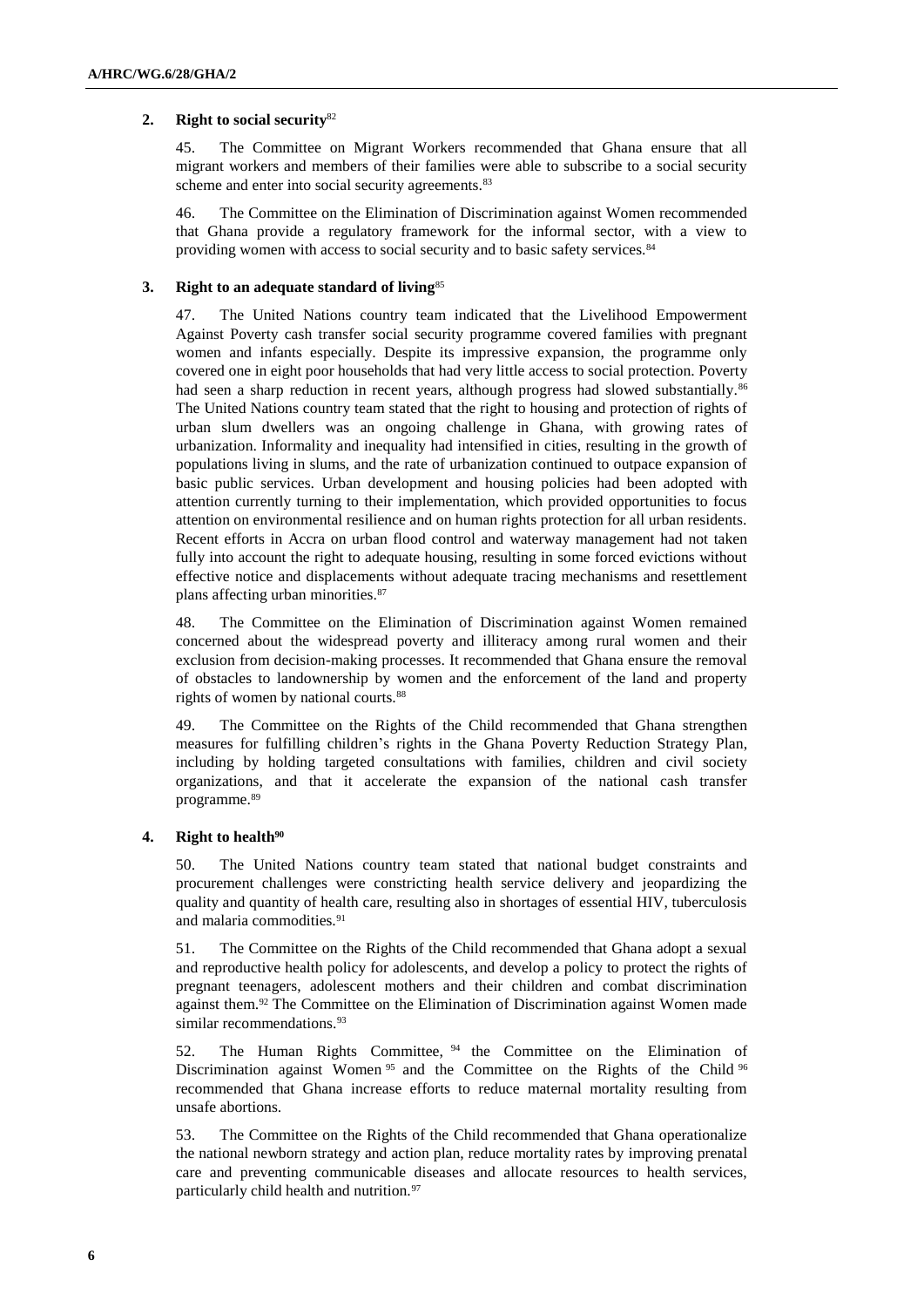54. The United Nations country team indicated that, reportedly, people with mental illnesses were often treated as if they had no free will and that the practice of leaving family members at prayer camps (or so-called "witch camps") continued. There continued to be reports of abuse and exercise of unreasonable force in prayer camps and in psychiatric hospitals and several cases of the police using unreasonable force and of prisoners not being assigned psychiatric assessments. <sup>98</sup> The Committee on the Elimination of Discrimination against Women called upon Ghana to collect disaggregated data about women's mental health and include in its forthcoming periodic report information on the progress made in implementing the Mental Health Act, 2012.99

55. The Committee on the Rights of the Child recommended that Ghana address the incidences of drug use by children and adolescents by, inter alia, providing children and adolescents with information on substance abuse, and develop youth-friendly drug dependence treatment.<sup>100</sup> The Committee remained concerned about the high prevalence rate of HIV and the high rate of child mortality due to AIDS, and recommended that Ghana improve treatment for mothers living with HIV/AIDS and their children.<sup>101</sup>

### **5. Right to education**<sup>102</sup>

56. The United Nations country team indicated that Ghana had achieved the Millennium Development Goal on universal primary education and that improving education quality was a priority. The lack of appropriate sanitation facilities in the majority of schools had contributed to the school dropout rate. Overall, the lack of affordable education opportunities for adolescent girls was a key causal factor of early marriage. The United Nations country team commended the commitment of the Government to extend access to free senior high school for all students starting from September 2017, a measure that would require substantial investments in teacher training, school facilities, equipment and the curriculum to increase the quality and availability of education at that level. The United Nations country team insisted that implementation of that policy should include refugees.<sup>103</sup>

57. UNESCO stated that children continued to engage in hazardous labour, which affected their ability to enjoy their right to education. Ghana should be encouraged to further address and eliminate harmful practices, including but not limited to child labour and child marriage, and to continue to raise public awareness on their negative consequences and on the importance of education. National efforts towards increasing educational opportunities for all and addressing the quality of education, in line with Goal 4 of the Sustainable Development Goals on quality education, needed support to generate long-term improvements.<sup>104</sup>

58. The Committee on the Rights of the Child was concerned that a significant proportion of children living in rural areas, children with disabilities, children from poor households, working children, orphaned children and children living with or affected by HIV/AIDS were deprived of their right to education. It recommended that Ghana take targeted measures to ensure free primary education for them. <sup>105</sup> The Committee on the Elimination of Discrimination against Women made similar recommendations.<sup>106</sup>

## **D. Rights of specific persons or groups**

#### **1. Women**<sup>107</sup>

59. The United Nations country team stated that positive institutional developments for gender equality had included the adoption of the Gender Policy in 2015 and cabinet approval of the Affirmative Action Bill, which was before Parliament. It had been working with the relevant ministries on the implementation plans to ensure that the legislation achieved the desired impact. <sup>108</sup> The Committee on the Elimination of Discrimination against Women requested that Ghana adopt its Affirmative Action (Gender Equality) Bill and ensure that it included a definition of discrimination in line with article 1 of the Convention on the Elimination of All Forms of Discrimination against Women.109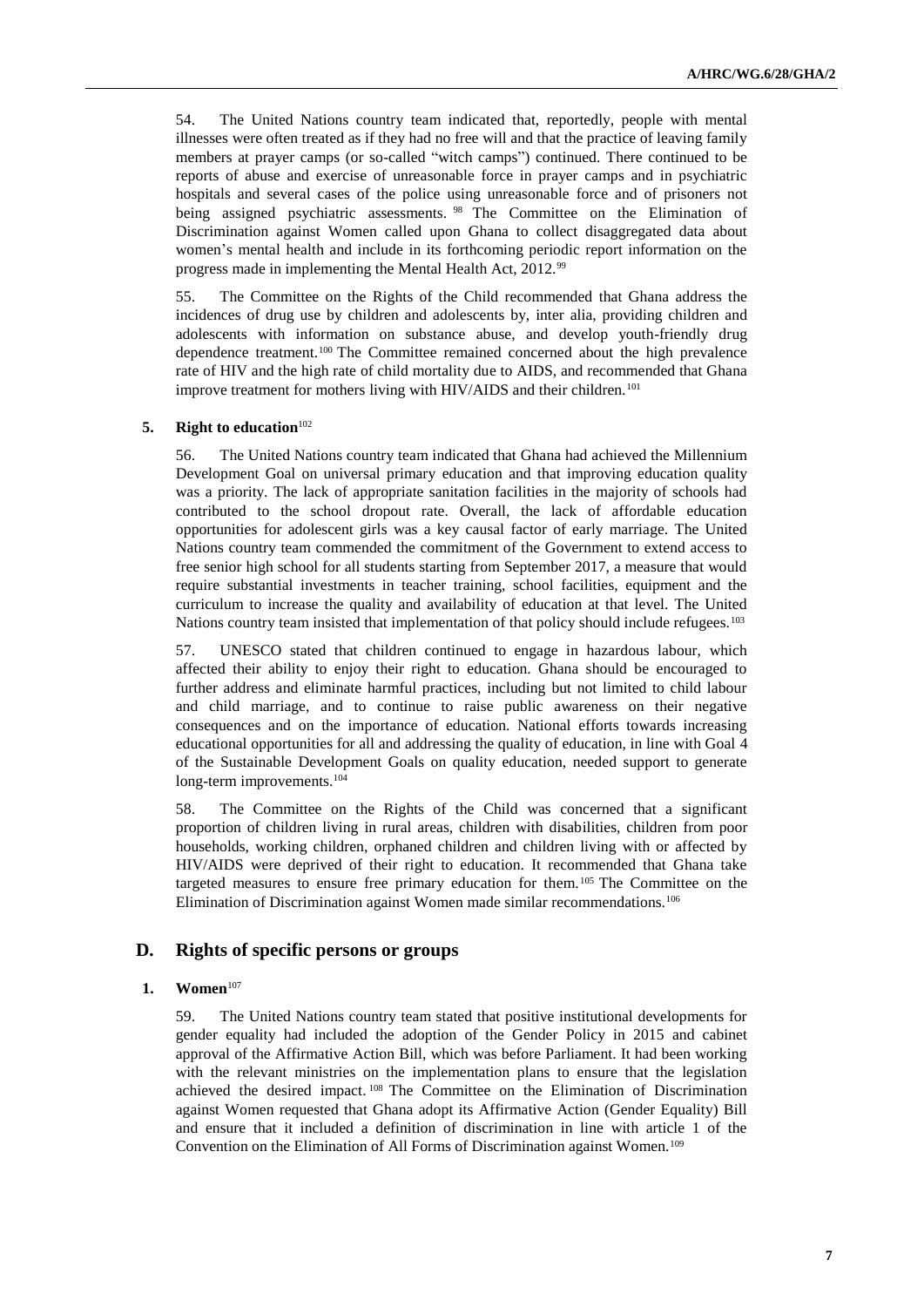60. UNESCO stated that several important issues, including forced and early marriage, early pregnancy and other harmful practices disproportionally affecting women, needed to be adequately addressed by Ghana.<sup>110</sup>

61. The Special Rapporteur on slavery urged Ghana to adopt into law a spousal property regime consistent with international standards and the equal rights of spouses, as a matter of priority.<sup>111</sup> The Human Rights Committee made similar recommendations.<sup>112</sup>

62. The Committee on the Elimination of Discrimination against Women called upon Ghana to ensure the effective implementation of the 2007 Domestic Violence Act, including by adopting enabling legislation, and to increase the resources for the implementation of the National Policy.<sup>113</sup>

63. The Human Rights Committee was concerned about the persistence of harmful practices such as female genital mutilation, *trokosi* (ritual servitude), forced early marriage, witchcraft accusations and polygamy. It recommended that Ghana strengthen its awarenessraising and education programmes, prevent and eradicate harmful traditional practices and ensure that victims had access to remedies, protection and rehabilitation mechanisms. <sup>114</sup> The Committee on the Elimination of Discrimination against Women<sup>115</sup> and the Special Rapporteur on slavery expressed similar concerns.<sup>116</sup>

64. The Committee on the Elimination of Discrimination against Women was concerned about the persistence of violence against women, including rape, sexual harassment in school, in the workplace and in the public sphere, early and forced marriages, domestic violence and female genital mutilation. It called upon Ghana to intensify efforts to prevent and punish all forms of violence against women and girls by ensuring that complaints were investigated and that perpetrators were brought to justice.<sup>117</sup> The Special Rapporteur on slavery made similar recommendations.<sup>118</sup>

65. The Committee on the Elimination of Discrimination against Women noted the high number of cases of violence against girls and older women alleged to be witches, who sought refuge in so-called "witch camps", often under difficult living conditions. It called upon Ghana to ensure the swift closure of all remaining witch camps and that alleged witches and girls in such camps were provided with adequate rehabilitation, safe reinsertion into their communities or with alternative housing, livelihood options, high-quality education and vocational training. <sup>119</sup> The Committee on the Rights of the Child made similar recommendations.<sup>120</sup>

#### **2. Children**<sup>121</sup>

66. The United Nations country team noted that Ghana still had very high rates of violence, abuse and exploitation of children. Adolescent girls continued to face risks of child marriage and adolescent boys were increasingly participating in unsafe migration.<sup>122</sup>

67. The Committee on the Rights of the Child reiterated its previous recommendation that Ghana amend all legislation to explicitly prohibit corporal punishment, and strengthen awareness-raising and education programmes for preventing and combating corporal punishment. <sup>123</sup> The Human Rights Committee made similar recommendations. <sup>124</sup> The Special Rapporteur on torture also made similar recommendations and urged Ghana to amend the Children's Act (1988) to prohibit all forms of corporal punishment of children in all settings.<sup>125</sup>

68. The Committee on the Rights of the Child reiterated its previous recommendation that Ghana establish a national database on all cases of domestic violence against children and child abuse and undertake a comprehensive assessment of the phenomenon.<sup>126</sup>

69. The same Committee was concerned about the prevalence of the *trokosi* practice, especially in rural and traditional communities, and the fact that no cases had been reported and investigated. It urged Ghana to prevent and eliminate the practice, in particular to ensure the immediate release of children subjected to the practice, and ensure that cases of *trokosi* were investigated, protective mechanisms to safeguard children were established and all victims of the practice had access to social, medical and rehabilitative services and legal redress.<sup>127</sup> The Special Rapporteur on slavery made similar recommendations.<sup>128</sup>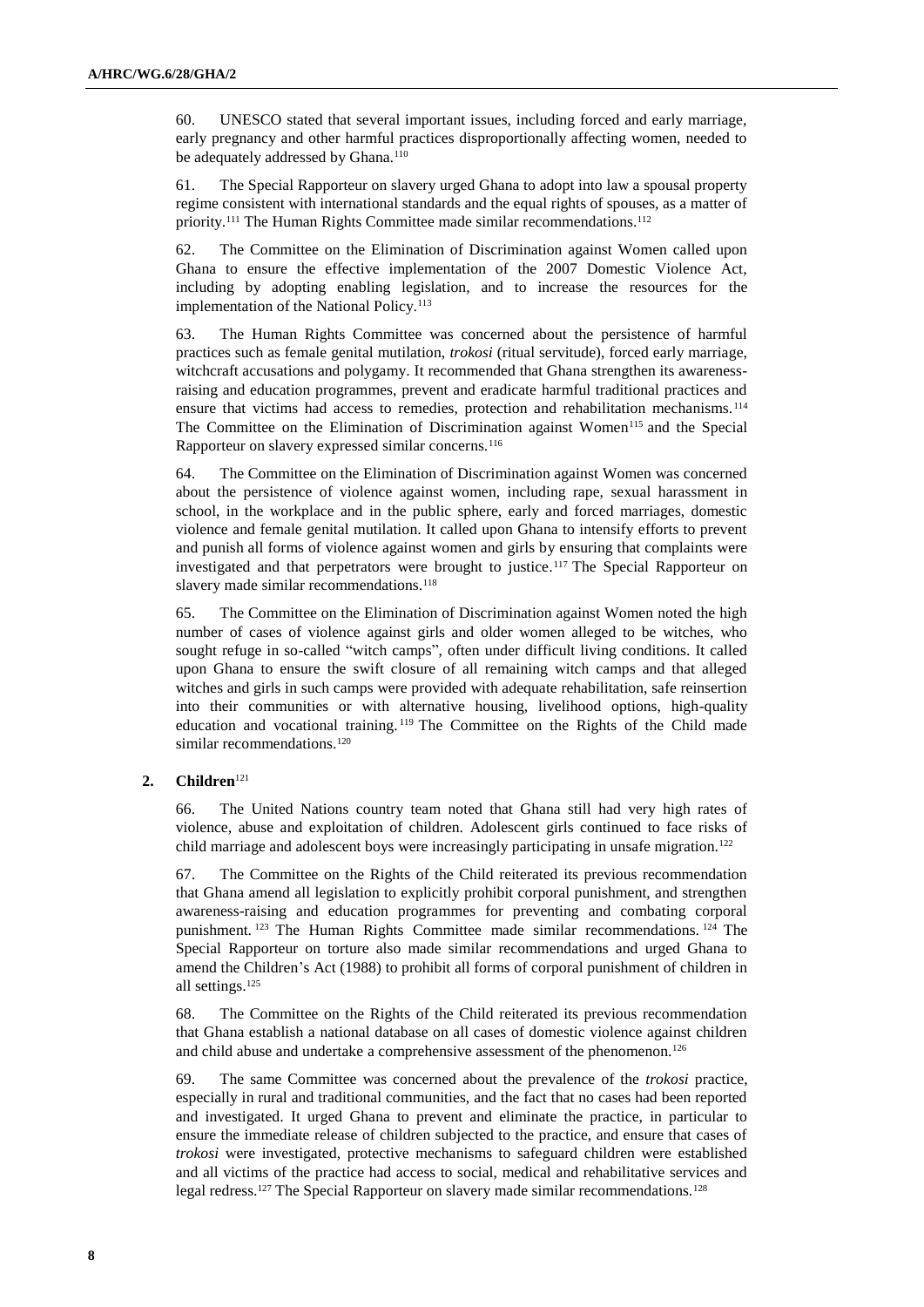70. The Committee on the Rights of the Child remained concerned about the fact that sexual exploitation of children, particularly commercial sexual exploitation, was growing. It recommended that Ghana establish mechanisms, procedures and guidelines to ensure mandatory reporting of cases of child sexual exploitation and amend legislation to ensure that all children subject to any form of sexual exploitation were treated as victims and not subject to criminal sanctions.<sup>129</sup>

71. The same Committee recommended that Ghana ensure the implementation of the legal prohibition of hazardous child labour and mining work for anyone under 18, and ensure the implementation of the National Plan of Action for the Elimination of the Worst Forms of Child Labour, including the application of high penalties foreseen in legislation to those who exploited children.<sup>130</sup> The Working Group on the issue of human rights and transnational corporations and other business enterprises <sup>131</sup> and the ILO Committee of Experts<sup>132</sup> made similar recommendations. The Human Rights Committee made similar recommendations and urged Ghana to eliminate child labour, in particular by strengthening public awareness-raising campaigns in that regard. Moreover, it recommended that Ghana investigate cases of the worst forms of child labour, bring alleged perpetrators to justice and ensure that all victims were adequately protected, assisted, rehabilitated and compensated.<sup>133</sup>

72. The Special Rapporteur on slavery urged Ghana to mandate a special commission to investigate the dire situation of children and young people, including the underlying issues of poverty, child abuse and neglect, substance abuse, early marriage and pregnancies, and the consequences of that situation for the human development of the country, with the aim of reducing the exploitation of children and child slavery.<sup>134</sup> The Committee on the Rights of the Child remained concerned about the absence of national data available on the prevalence of children living and working in the streets. It recommended that Ghana undertake an in-depth study on the root causes and scope of such phenomena and develop a national strategy and national plan of action to support children in street situations and to address socioeconomic disadvantages and other root causes of vulnerability of children in such situations, as well as the violence they sometimes faced, including at the hands of law enforcement officials.<sup>135</sup>

#### **3. Persons with disabilities**<sup>136</sup>

73. The Human Rights Committee noted with concern the stigmatization and discrimination faced by persons with disabilities, which contributed to severe deficiencies in mental health-care facilities in Ghana.<sup>137</sup>

74. The Committee on the Rights of the Child was seriously concerned that children with disabilities were often exposed to degrading treatment, particularly in some prayer camps.<sup>138</sup>

75. The United Nations country team expressed its appreciation that the Government had launched in 2016 its inclusive education policy with a specific focus on children with disabilities.<sup>139</sup>

#### **4. Minorities and indigenous peoples**<sup>140</sup>

76. The United Nations country team stated that, in Ghana, as across Western Africa, it was increasingly difficult to ensure human rights protection of nomadic pastoralists, largely of Fulani ethnic origin. There were increasing incidents of conflict and violence between herders and farmers.<sup>141</sup>

#### **5. Migrants, refugees, asylum seekers and internally displaced persons**<sup>142</sup>

77. UNHCR expressed its concern regarding the existing four-year renewable residence permit, which did not provide effective legal solutions for refugees opting to remain in Ghana. It stressed the importance of seeking indefinite residence status in accordance with the relevant provisions of the 2000 Immigration Act. Currently, there were legal, administrative and practical barriers that impeded the acquisition of nationality and indefinite residence status. UNHCR recommended that the Government waive the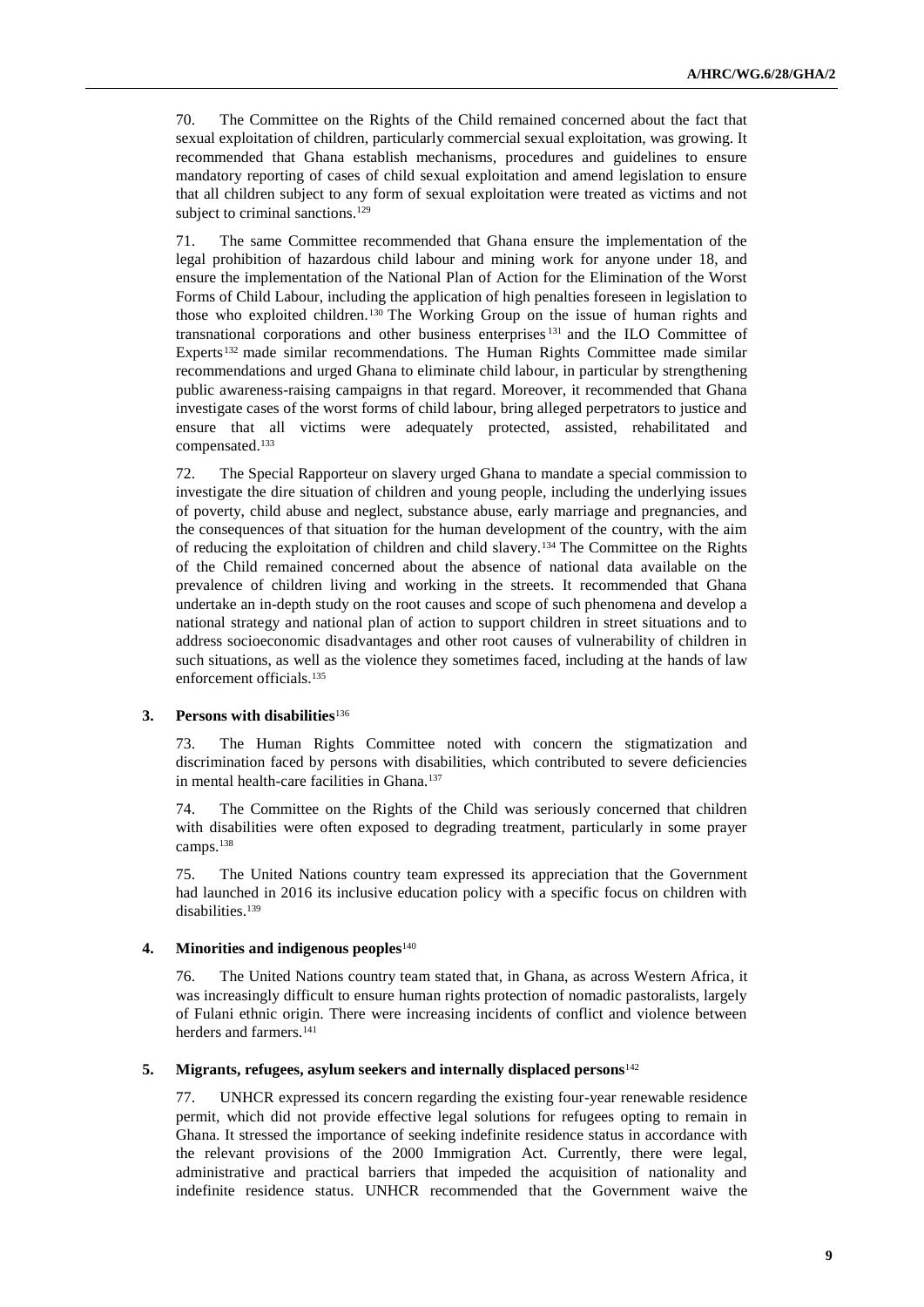requirement that a person hold a national passport as a prerequisite for obtaining indefinite residence status.<sup>143</sup>

78. The Human Rights Committee recommended that Ghana expedite the revision of the legal refugee framework and enact legislation in line with the International Covenant on Civil and Political Rights.<sup>144</sup>

79. The Committee on Migrant Workers was concerned about the increasing number of expulsions of migrant workers and the absence of information regarding the possibility of challenging expulsion orders. The Committee recommended that Ghana provide updated information on the number of expulsions and the procedures used, and ensure that the minimum guarantees enshrined in the Convention on Migrant Workers were assured with regard to criminal or administrative charges against migrant workers and members of their families.<sup>145</sup>

80. UNHCR noted that the 1992 Refugee Act did not adequately reflect all the minimal asylum procedural safeguards to ensure fair refugee status determination procedures for asylum seekers. It urged Ghana to ensure a comprehensive review of the Act, in particular inserting provisions related to procedural safeguards for asylum seekers.<sup>146</sup> The Committee on the Rights of the Child recommended that Ghana review and amend the Act to ensure that the needs of asylum-seeking children were considered during the refugee status determination procedures. It also recommended that it conduct personal interviews in a child-appropriate manner, take into consideration specific procedural safeguards for unaccompanied or separated asylum-seeking children and seek technical assistance from UNHCR in that regard.<sup>147</sup>

81. The Committee on Migrant Workers noted with concern information on cases of violence, abductions and deaths in countries of transit used by Ghanaian migrant workers on their way to destination countries. It recommended that Ghana enter into agreements with the countries of employment and transit of Ghanaian migrant workers to better protect their rights and facilitate the provision of consular and other services.<sup>148</sup>

82. As the lack of a school canteens negatively affected attendance, learning achievement, concentration and behaviour, UNHCR commended the approval of refugee camp schools being included in the national Ghana School Feeding Programme as of January 2017. It encouraged the Government to continue its efforts to ensure that refugee children and asylum-seeking children enjoyed education.<sup>149</sup>

83. UNHCR indicated that inter-ethnic conflicts and violence due to disputes over natural resources and chieftaincy were the main causes of internal displacement in Ghana. In practice, the protection of the rights of internally displaced persons focused on material rights, through the provision of relief, without ensuring respect for political rights. The Kampala Convention, which had yet to be ratified by Ghana, was a legally binding regional instrument ensuring protection and assistance of internally displaced persons within the country. It contained an explicit provision on equality and non-discrimination and specifically obliged States parties to protect women and children from gender-based violence, including sexual slavery and trafficking in persons.<sup>150</sup>

### **6. Stateless persons**

84. The United Nations country team indicated that Ghana had developed a national action plan to end statelessness that had been pending approval since February 2016.<sup>151</sup>

85. The Human Rights Committee recommended that Ghana prevent statelessness and guarantee the fundamental rights of stateless persons and persons at risk of statelessness through law and practice.<sup>152</sup>

86. The Committee on the Rights of the Child recommended that Ghana review the 2000 Citizenship Act and other legislation relating to nationality to bring them into line with international standards on prevention, reduction and protection of stateless children.<sup>153</sup>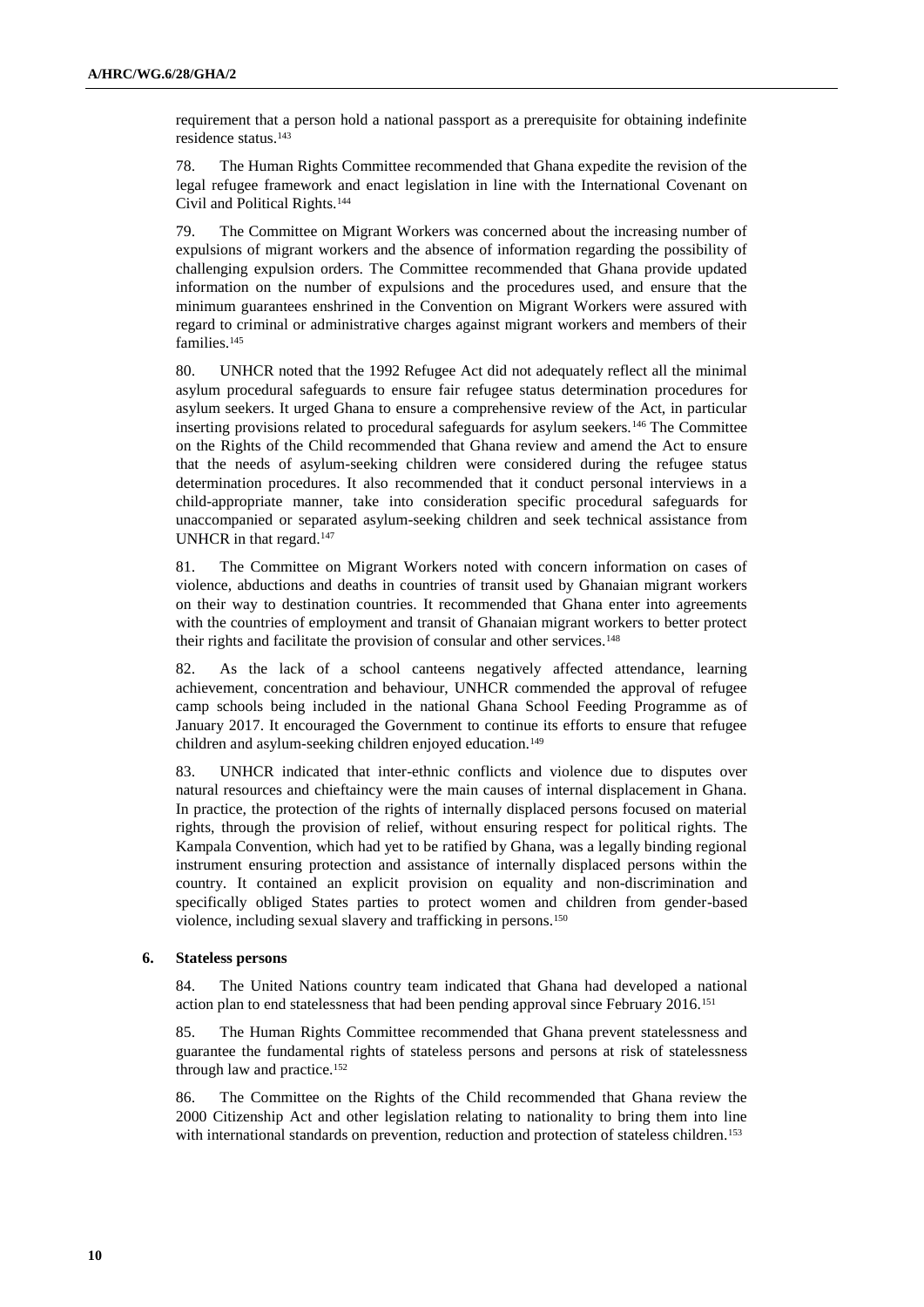#### *Notes*

- <sup>1</sup> Tables containing information on the scope of international obligations and cooperation with international human rights mechanisms and bodies for Ghana will be available at [www.ohchr.org/EN/HRBodies/UPR/Pages/GHIndex.aspx.](file:///C:/Users/Fletcher/Downloads/www.ohchr.org/EN/HRBodies/UPR/Pages/GHIndex.aspx)
- <sup>2</sup> For relevant recommendations, see A/HRC/22/6, paras. 123.1-123.7, 123.11, 125.1-125.5, 125.16, 125.50 and 125.86.
- <sup>3</sup> See CCPR/C/GHA/CO/1, para. 20.
- <sup>4</sup> United Nations country team submission for the universal periodic review of Ghana, p. 5.
- <sup>5</sup> See CRC/C/GHA/CO/3-5, para. 46.
- 6 Ibid., para. 62.
- 7 Ibid., para. 71.
- 8 Ibid., para. 72.
- 9 Ibid., para. 32.
- <sup>10</sup> Country team submission, p. 10.
- <sup>11</sup> UNHCR submission for the universal periodic review of Ghana, p. 5.
- <sup>12</sup> See CEDAW/C/GHA/CO/6-7, para.  $35$ .
- <sup>13</sup> Ibid., para. 49.
- <sup>14</sup> See A/HRC/25/60/Add.1, paras. 87, 101 (c) and 102 (a).
- <sup>15</sup> See A/HRC/27/53/Add.3, para. 76.
- <sup>16</sup> UNHCR submission, p. 4.
- <sup>17</sup> See CMW/C/GHA/CO/1, para. 11.
- <sup>18</sup> For relevant recommendations, see A/HRC/22/6, paras. 123.8-123.13, 124.1, 125.6-125.11, 125.16, 125.23-125.27, 125.44, 125.52-125.53, 125.59, 125.62-125.63, 125.84, 125.86-125.87, 125.89 and 125.91.
- <sup>19</sup> Country team submission, p. 2.
- <sup>20</sup> For relevant recommendations, see A/HRC/22/6, paras. 123.18, 123.23, 124.1-124.2, 124.8-124.9, 125.60-125.61, 125.71 and 125.75.
- <sup>21</sup> See CRC/C/GHA/CO/3-5, paras. 29-30.
- <sup>22</sup> See CCPR/C/GHA/CO/1, para. 38.
- <sup>23</sup> See CMW/C/GHA/CO/1, paras.  $20-21$ .
- <sup>24</sup> See CCPR/C/GHA/CO/1, paras. 13-14.
- <sup>25</sup> Country team submission, p. 10. See also B. Orlandini and C. Adablah, "Ghana Common Country" Assessment" (2016), p. 31. Available from http://gh.one.un.org/content/dam/unct/ghana/docs/Delivering%20as%20One/UNCT-GH-Ghana-
- CCA-2016.pdf.
- $26$  See CCPR/C/GHA/CO/1, paras. 43-44.
- <sup>27</sup> For relevant recommendations, see A/HRC/22/6, paras. 125.64-125.65, 125.83 and 125.91.
- <sup>28</sup> See A/HRC/26/25/Add.5, para. 76 (a) and (g).
- <sup>29</sup> Ibid., para. 80 (a)-(d).
- <sup>30</sup> Ibid., para. 76 (h).
- <sup>31</sup> Country team submission, p. 4.
- <sup>32</sup> For relevant recommendations, see A/HRC/22/6, paras. 123.8, 123.11, 123.19-123.20, 123.22, 124.3- 124.7, 125.1, 125.3-125.5, 125.15-125.18, 125.45, 125.59 and 125.90.
- <sup>33</sup> See CCPR/C/GHA/CO/1, paras. 19-20.
- <sup>34</sup> See A/HRC/25/60/Add.1, para. 101 (a)-(b).
- <sup>35</sup> See CCPR/C/GHA/CO/1, paras. 21-22.
- <sup>36</sup> See A/HRC/31/57/Add.2, para. 76.
- <sup>37</sup> See CCPR/C/GHA/CO/1, paras. 25-26.
- <sup>38</sup> Ibid.
- <sup>39</sup> See A/HRC/25/60/Add.1, para. 95 (b)-(c).
- <sup>40</sup> See CCPR/C/GHA/CO/1, para. 30.
- <sup>41</sup> See A/HRC/25/60/Add.1, para. 100 (b) and (d).
- <sup>42</sup> See A/HRC/31/57/Add.2, para. 76.
- <sup>43</sup> See CCPR/C/GHA/CO/1, paras. 27-28.
- <sup>44</sup> Country team submission, p. 7.
- <sup>45</sup> See A/HRC/25/60/Add.1, paras. 104 (g) and 105 (c).
- <sup>46</sup> See CCPR/C/GHA/CO/1, para. 27.
- <sup>47</sup> Ibid., paras. 28 (d).
- <sup>48</sup> For relevant recommendations, see A/HRC/22/6, paras. 123.11, 123.21, 124.1, 124.3-124.5, 124.7- 124.9, 125.6, 125.10, 125.20-125.21, 125.29-125.40, 125.47, 125.49-125.50, 125.52 and 125.57-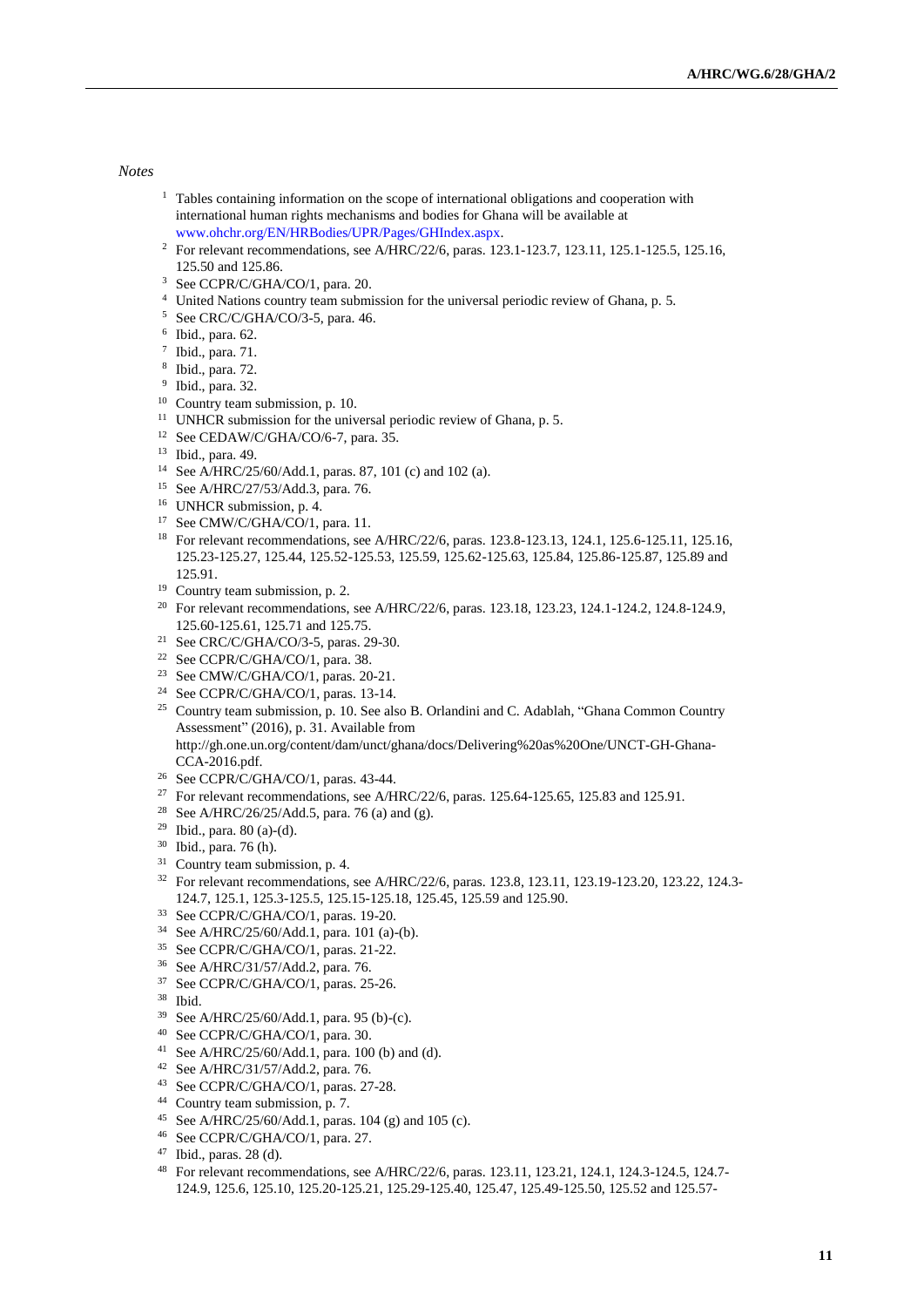125.59.

- Country team submission, p. 4.
- See A/HRC/25/60/Add.1, para. 96 (b) and (d).
- See A/HRC/31/57/Add.2, para. 76.
- See A/HRC/25/60/Add.1, para. 96 (g).
- Ibid., para. 106 (e).
- Country team submission, p. 2.
- See CCPR/C/GHA/CO/1, paras. 43-44.
- Country team submission, p. 3.
- See CMW/C/GHA/CO/1, para. 45 (b).
- See CCPR/C/GHA/CO/1, para. 42.
- See A/HRC/26/25/Add.5, para. 77 (c).
- See CEDAW/C/GHA/CO/6-7, para. 15.
- See CMW/C/GHA/CO/1, para. 23.
- See A/HRC/27/53/Add.3, paras. 98-99.
- See CRC/C/GHA/CO/3-5, paras. 69-70.
- For relevant recommendations, see A/HRC/22/6, paras. 125.12 and 125.62-125.63.
- See UNESCO submission for the universal periodic review of Ghana, paras. 18-19.
- See CEDAW/C/GHA/CO/6-7, paras. 20-21.
- Country team submission, p. 3.
- See CMW/C/GHA/CO/1, paras. 34-35.
- Ibid., paras. 36-37.
- For relevant recommendations, see A/HRC/22/6, paras. 123.5, 125.46-125.49, 125.51-125.52 and 125.60.
- See CMW/C/GHA/CO/1, para. 45.
- See A/HRC/27/53/Add.3, para. 86.
- See CEDAW/C/GHA/CO/6-7, paras. 28-29.
- See CRC/C/GHA/CO/3-5, paras. 67-68.
- See www.ilo.org/dyn/normlex/en/f?p=NORMLEXPUB:13100:0::NO:13100:P13100\_COMMENT\_ ID:3242218.
- For relevant recommendations, see A/HRC/22/6, paras. 124.8-124.9.
- See CEDAW/C/GHA/CO/6-7, paras. 40-41.
- Ibid.
- See A/HRC/27/53/Add.3, paras. 110 and 113.
- <sup>80</sup> For relevant recommendations, see A/HRC/22/6, paras. 123.6 and 125.65.
- See www.ilo.org/dyn/normlex/en/f?p=NORMLEXPUB:13100:0::::P13100\_COMMENT\_ ID:3127001.
- 82 For relevant recommendations, see A/HRC/22/6, paras. 124.8-124.9, 125.30, 125.40, 125.64-125.66, 125.68 and 125.82.
- See CMW/C/GHA/CO/1, para. 29.
- See CEDAW/C/GHA/CO/6-7, paras. 34-35.
- For relevant recommendations, see A/HRC/22/6, paras. 125.66, 125.82 and 125.91.
- Country team submission, p. 6.
- Ibid., p. 7.
- See CEDAW/C/GHA/CO/6-7, paras. 38-39.
- See CRC/C/GHA/CO/3-5, paras. 55-56.
- <sup>90</sup> For relevant recommendations, see A/HRC/22/6, paras. 125.45, 125.64, 125.66-125.74, 125.82 and 125.90.
- Country team submission, p. 7.
- See CRC/C/GHA/CO/3-5, paras. 51-52.
- See CEDAW/C/GHA/CO/6-7, paras. 36-37.
- 94 See CCPR/C/GHA/CO/1, paras. 23-24.
- See CEDAW/C/GHA/CO/6-7, paras. 36-37.
- See CRC/C/GHA/CO/3-5, paras. 49-50.
- Ibid.
- Country team submission, p. 7.
- 99 See CEDAW/C/GHA/CO/6-7, para. 37.
- See CRC/C/GHA/CO/3-5, paras. 51-52.
- Ibid., paras. 53-54.
- <sup>102</sup> For relevant recommendations, see A/HRC/22/6, paras. 125.14, 125.28, 125.55, 125.64, 125.74-125.83.
- Country team submission, p. 8.
- See UNESCO submission, paras. 15-17.